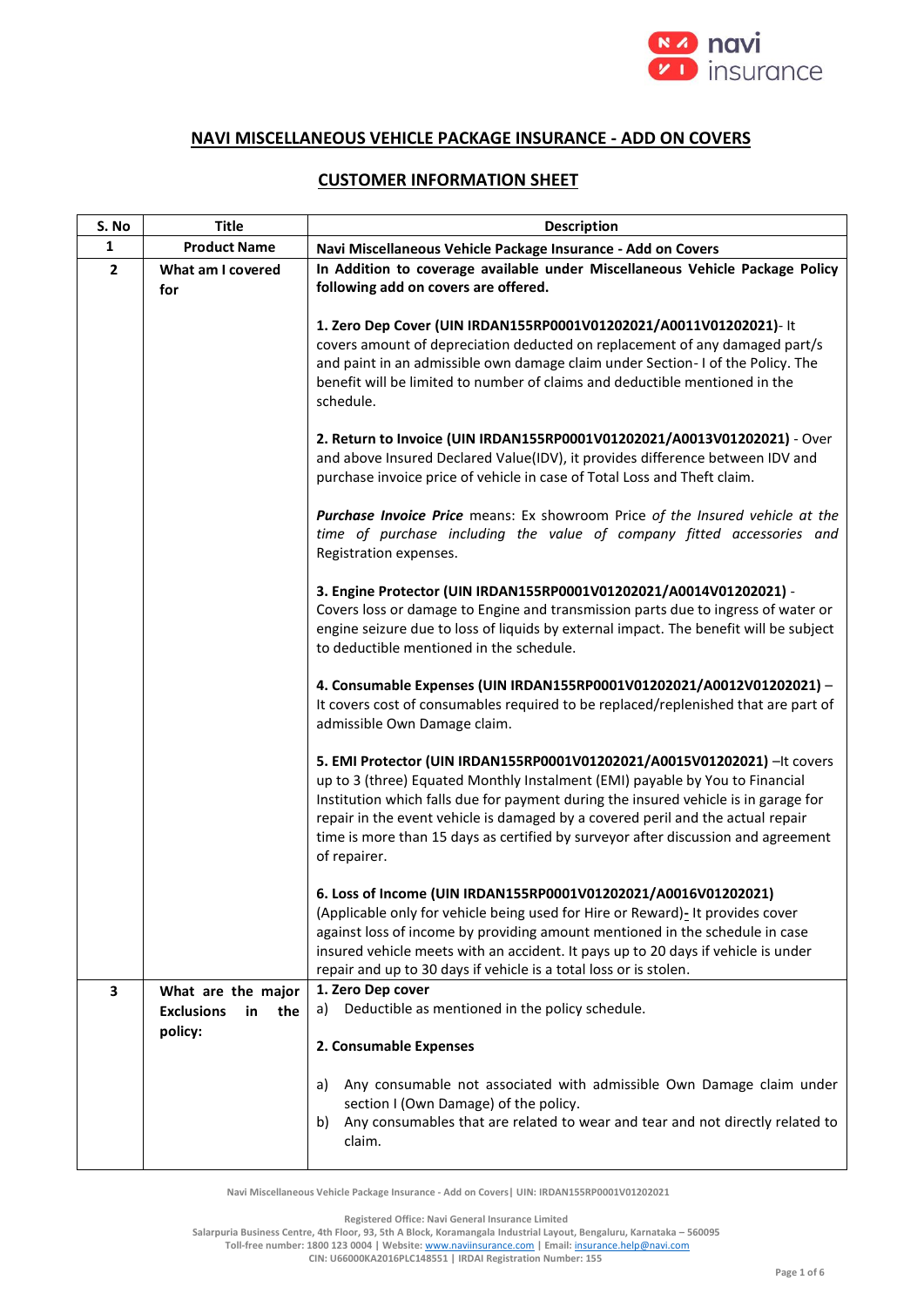

|   |                           | 3. Engine Protector                                                                                                                                                 |
|---|---------------------------|---------------------------------------------------------------------------------------------------------------------------------------------------------------------|
|   |                           | Any consequential loss, wear and tear, mechanical & electrical failure and<br>a)<br>parts falling under warranty.                                                   |
|   |                           | Loss or damage due to corrosion of engine or parts thereof due to delay in<br>b)<br>intimation.                                                                     |
|   |                           | Depreciation on parts unless zero dep cover is opted.<br>C)                                                                                                         |
|   |                           | Deductible as stated in the schedule.<br>d)                                                                                                                         |
|   |                           | 4. EMI Protector                                                                                                                                                    |
|   |                           | Any penalty, interest, charges levied due to default in payment by financer.<br>a)                                                                                  |
|   |                           | 5. Return to Invoice                                                                                                                                                |
|   |                           | Cost of any non-built in electrical/electronic and non-electrical/electronic<br>a)<br>accessories including bi-fuel kit forming part of the invoice but not insured |
| 4 | <b>Renewal Conditions</b> | under section 1 (Own Damage) of the policy will not be covered.<br>Policy will be renewed when due with mutual consent subject to applicable                        |
|   |                           | premium. We may not renew the policy if the Insured Person has acted in an                                                                                          |
|   |                           | dishonest or fraudulent manner or there has been any<br>improper,                                                                                                   |
|   |                           | misrepresentation under this Policy or the renewal of the Policy poses a moral                                                                                      |
| 5 | Cancellation              | hazard.<br>Cancellation by Insured - Policy/certificate can be cancelled at any time by giving                                                                      |
|   |                           | 15 days' prior written notice to Insurer. Refund of premium shall be computed in                                                                                    |
|   |                           | accordance with company's short period rate for the period the Policy has been in                                                                                   |
|   |                           | force provided no claim has occurred up to the date of cancellation. Proof of                                                                                       |
|   |                           | insurance of vehicle elsewhere and original certificate of insurance must be<br>provided to us.                                                                     |
|   |                           |                                                                                                                                                                     |
|   |                           | Cancellation by Insurer - The Company may cancel the policy by sending fifteen                                                                                      |
|   |                           | days' notice by recorded delivery to the insured at insured's last known address                                                                                    |
|   |                           | on the grounds of misrepresentation, fraud, non-disclosure of material facts or<br>non-cooperation. In the event of cancellation of this Policy on grounds of       |
|   |                           | misrepresentation, fraud, non-disclosure of material facts, the policy shall stand                                                                                  |
|   |                           | cancelled ab-initio and there will be no refund of premium. In the event the policy                                                                                 |
|   |                           | is cancelled on the grounds of non-cooperation of the insured then the premium                                                                                      |
|   |                           | shall be computed in accordance with company's short period rate for the period<br>the Policy has been in force provided no claim has occurred up to the date of    |
|   |                           | cancellation                                                                                                                                                        |
|   |                           | Under any of the above cancellations, in the event a claim has occurred in which                                                                                    |
|   |                           | case there shall be no refund of premium.                                                                                                                           |
|   |                           | Return of the premium by the Company will be subject to retention of the                                                                                            |
|   |                           | minimum premium of Rs.100/- (or Rs.25/- in respect of vehicles specifically                                                                                         |
|   |                           | designed/modified for use by blind/handicapped/ mentally challenged persons).                                                                                       |
|   |                           | Where the ownership of the vehicle is transferred, the Policy cannot be cancelled                                                                                   |
|   |                           | unless evidence that the vehicle is insured elsewhere is produced.                                                                                                  |
| 6 | Claims                    | <b>Claim Notification &amp; Registration:</b>                                                                                                                       |
|   |                           | Notify or submit a claim by following way;                                                                                                                          |
|   |                           | By calling Toll Free 18001230004 OR<br>٠                                                                                                                            |
|   |                           | By sending an E Mail to insurance.help@navi.com OR                                                                                                                  |
|   |                           | For Senior Citizens, we have a special cell and Our Senior Citizen<br>٠                                                                                             |
|   |                           | customers can email us at seniorcare@navi.com for priority resolution                                                                                               |
|   |                           | Through Customer Portal on website www.naviinsurance.com OR                                                                                                         |
|   |                           | Using Mobile App OR<br>٠                                                                                                                                            |

**Registered Office: Navi General Insurance Limited**

**Salarpuria Business Centre, 4th Floor, 93, 5th A Block, Koramangala Industrial Layout, Bengaluru, Karnataka – 560095**

**Toll-free number: 1800 123 0004 | Website:** [www.naviinsurance.com](http://www.naviinsurance.com/) **| Email:** [insurance.help@navi.com](mailto:insurance.help@navi.com)

**CIN: U66000KA2016PLC148551 | IRDAI Registration Number: 155**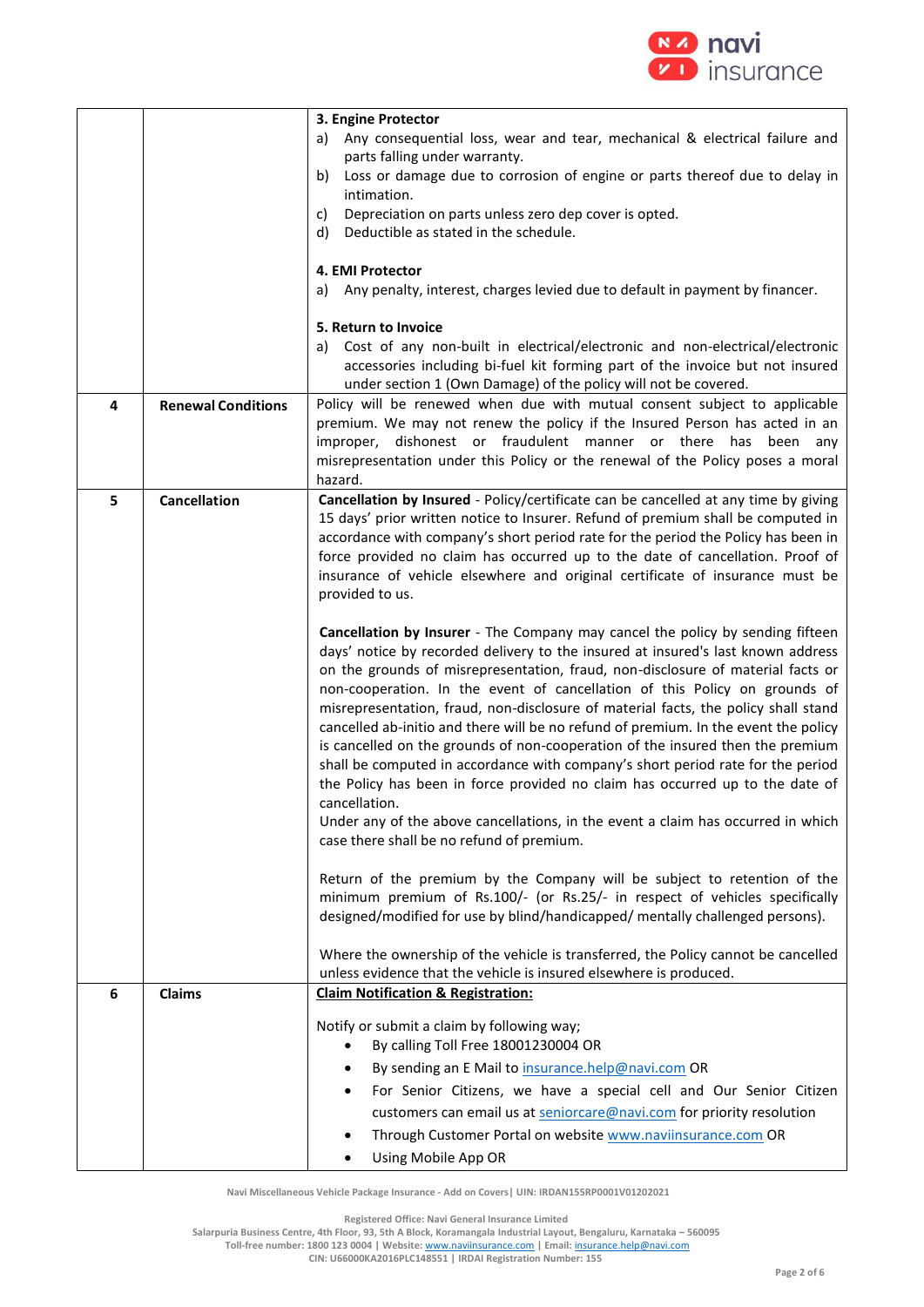

| Directly walk into branch<br>$\bullet$                                                                                                                                                                                                                                                                                                                                                                                                                                                                                                                                                                                                                                        |
|-------------------------------------------------------------------------------------------------------------------------------------------------------------------------------------------------------------------------------------------------------------------------------------------------------------------------------------------------------------------------------------------------------------------------------------------------------------------------------------------------------------------------------------------------------------------------------------------------------------------------------------------------------------------------------|
| While notifying the claim, following information should be provided:                                                                                                                                                                                                                                                                                                                                                                                                                                                                                                                                                                                                          |
| Name of insured<br>$\bullet$<br>Insured contact numbers<br>Policy number<br>$\bullet$<br>Date and time of loss<br>$\bullet$<br>Location of loss<br>$\bullet$<br>Nature and approximate extent of loss<br>٠<br>Place and contact details of the person at the loss location.<br>$\bullet$<br>Details of driver at the time of loss<br>$\bullet$                                                                                                                                                                                                                                                                                                                                |
| <b>After Notification &amp; Registration:</b>                                                                                                                                                                                                                                                                                                                                                                                                                                                                                                                                                                                                                                 |
| <b>Own Damage Claims:</b>                                                                                                                                                                                                                                                                                                                                                                                                                                                                                                                                                                                                                                                     |
| You are advised to inform the company immediately after the loss. If there is<br>involvement of third-party death/injury, company may go for spot survey. Else you<br>may shift your vehicle to any garage of your choice                                                                                                                                                                                                                                                                                                                                                                                                                                                     |
| Survey will be conducted before you initiate the repair by the assigned surveyor at<br>the garage. Please refer policy for details regarding survey process.                                                                                                                                                                                                                                                                                                                                                                                                                                                                                                                  |
| The Company has option to repair, reinstate or replace the vehicle or part thereof<br>and/or its accessories or may pay in cash the amount of the loss or damage and<br>the liability of the Company shall not exceed:                                                                                                                                                                                                                                                                                                                                                                                                                                                        |
| for total loss / constructive total loss of the vehicle - the Insured's Declared<br>a.<br>Value (IDV) of the vehicle (including accessories thereon) as specified in the<br>Schedule less the value of the damaged vehicle.                                                                                                                                                                                                                                                                                                                                                                                                                                                   |
| for partial losses, i.e. losses other than Total Loss/Constructive Total Loss of<br>b.<br>the vehicle - actual and reasonable costs of repair and/or replacement of<br>parts lost/damaged subject to depreciation as per limits specified (Not<br>applicable if add on cover is opted for covering depreciation) and any other<br>applicable add on cover.                                                                                                                                                                                                                                                                                                                    |
| Following are the documents that will be needed for survey and processing of<br>Own Damage claim:                                                                                                                                                                                                                                                                                                                                                                                                                                                                                                                                                                             |
| Claim Form completely filled and duly signed by Insured (CO's seal need<br>$\bullet$<br>to be affixed in case the insured is a Firm/Company)<br>Copy of Registration Certificate (original for verification)<br>Copy of Motor Driving License of the person driving the vehicle at the<br>time of accident (original for verification)<br>Copy of fitness certificate/Goods receipt( for GCW)/Permit and badge of<br>$\bullet$<br>driver(for passenger vehicle) - (original for verification).<br>Police Report / Panchanama (In case of Partial Theft / Third Party<br>$\bullet$<br>property damage / Death / Body Injury / Damage due to Riot, Strike and<br>Malicious act) |
| KYC documents (Address Proof as per policy & ID proof) if claim amount<br>exceeds Rs.1 lakh.<br>Cancelled Cheque (CTS complied) or Filled NEFT Mandate form for online                                                                                                                                                                                                                                                                                                                                                                                                                                                                                                        |

**Navi Miscellaneous Vehicle Package Insurance - Add on Covers| UIN: IRDAN155RP0001V01202021** transfer of claim payment. (For reimbursement claims only).

**Registered Office: Navi General Insurance Limited**

**Toll-free number: 1800 123 0004 | Website:** [www.naviinsurance.com](http://www.naviinsurance.com/) **| Email:** [insurance.help@navi.com](mailto:insurance.help@navi.com)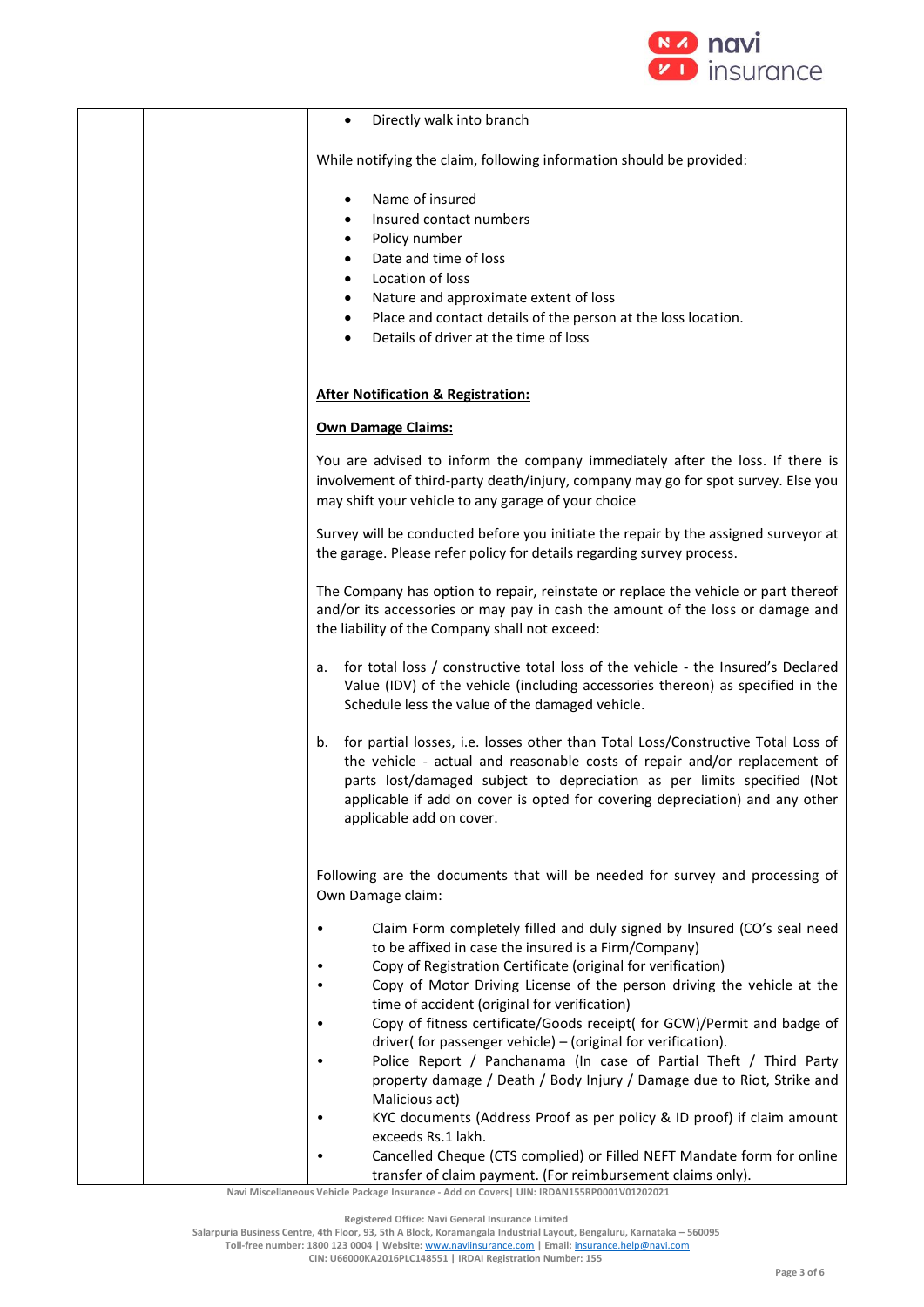

|  | Original bill of repair/replacement for repair carried out on vehicle.                                                                                                                                                     |
|--|----------------------------------------------------------------------------------------------------------------------------------------------------------------------------------------------------------------------------|
|  |                                                                                                                                                                                                                            |
|  | <b>Own Damage Claim Settlement:</b>                                                                                                                                                                                        |
|  | 1. After receipt of all relevant claim document, surveyor will assess the loss and<br>issue repair approval.                                                                                                               |
|  | 2. The surveyor may conduct re-inspection once repairs are completed and on<br>receipt of original repair bills.                                                                                                           |
|  | We will release claim payment within 7 working days after receipt of all claim<br>document.                                                                                                                                |
|  | Theft claims; The claim for theft of complete vehicle would be settled for the<br>insured's declared value ( IDV) of the vehicle(including accessories thereon) less<br>policy excess as specified in the policy schedule. |
|  | Documentation for Theft claims: The following additional documents would be<br>required to listing required for settlement of own damage claims(excluding repair<br>bills);                                                |
|  | Copy of FIR.                                                                                                                                                                                                               |
|  | Letter to RTO for keeping the file in safe custody.                                                                                                                                                                        |
|  | Confirmation of non-recovery of vehicle.<br>Letter of subrogation.                                                                                                                                                         |
|  | Transfer of ownership documents.                                                                                                                                                                                           |
|  | We will release the claim payment within 15 days after receipt of all claim<br>documents.                                                                                                                                  |
|  | Legal Liability Claims: Claim payment will be settled as awarded by court or as<br>agreed between the Company and Third Party.                                                                                             |
|  | <b>Documentation for Liability claims</b>                                                                                                                                                                                  |
|  | Policy Copy                                                                                                                                                                                                                |
|  | Copy of Registration Book<br>Copy of Motor Driving License of the person driving the vehicle at the                                                                                                                        |
|  | time of accident                                                                                                                                                                                                           |
|  | Copy of permit and fitness certificate.                                                                                                                                                                                    |
|  | Police Panchanama / FIR                                                                                                                                                                                                    |
|  | Personal Accident Claims: Claims will be settled post receipt of necessary<br>documents.                                                                                                                                   |
|  | We will require following documents to process your claim. You may provide the<br>same to enable us to promptly settle your claim.                                                                                         |
|  | <b>Documents for Personal Accident Claims</b>                                                                                                                                                                              |
|  | Policy copy<br>$\bullet$                                                                                                                                                                                                   |
|  | Certificate from government hospital doctor confirming the nature and<br>degree of disability                                                                                                                              |
|  | Discharge summary of the treating hospital clearly indicating the Hospital<br>Registration No.                                                                                                                             |
|  | Diagnostic reports                                                                                                                                                                                                         |
|  | FIR / Panchanama- (if Notified to Police) Attested or Original                                                                                                                                                             |
|  | Final Police Report- (if applicable)                                                                                                                                                                                       |
|  | Death Certificate*                                                                                                                                                                                                         |

**Registered Office: Navi General Insurance Limited**

**Salarpuria Business Centre, 4th Floor, 93, 5th A Block, Koramangala Industrial Layout, Bengaluru, Karnataka – 560095**

**Toll-free number: 1800 123 0004 | Website:** [www.naviinsurance.com](http://www.naviinsurance.com/) **| Email:** [insurance.help@navi.com](mailto:insurance.help@navi.com)

**CIN: U66000KA2016PLC148551 | IRDAI Registration Number: 155**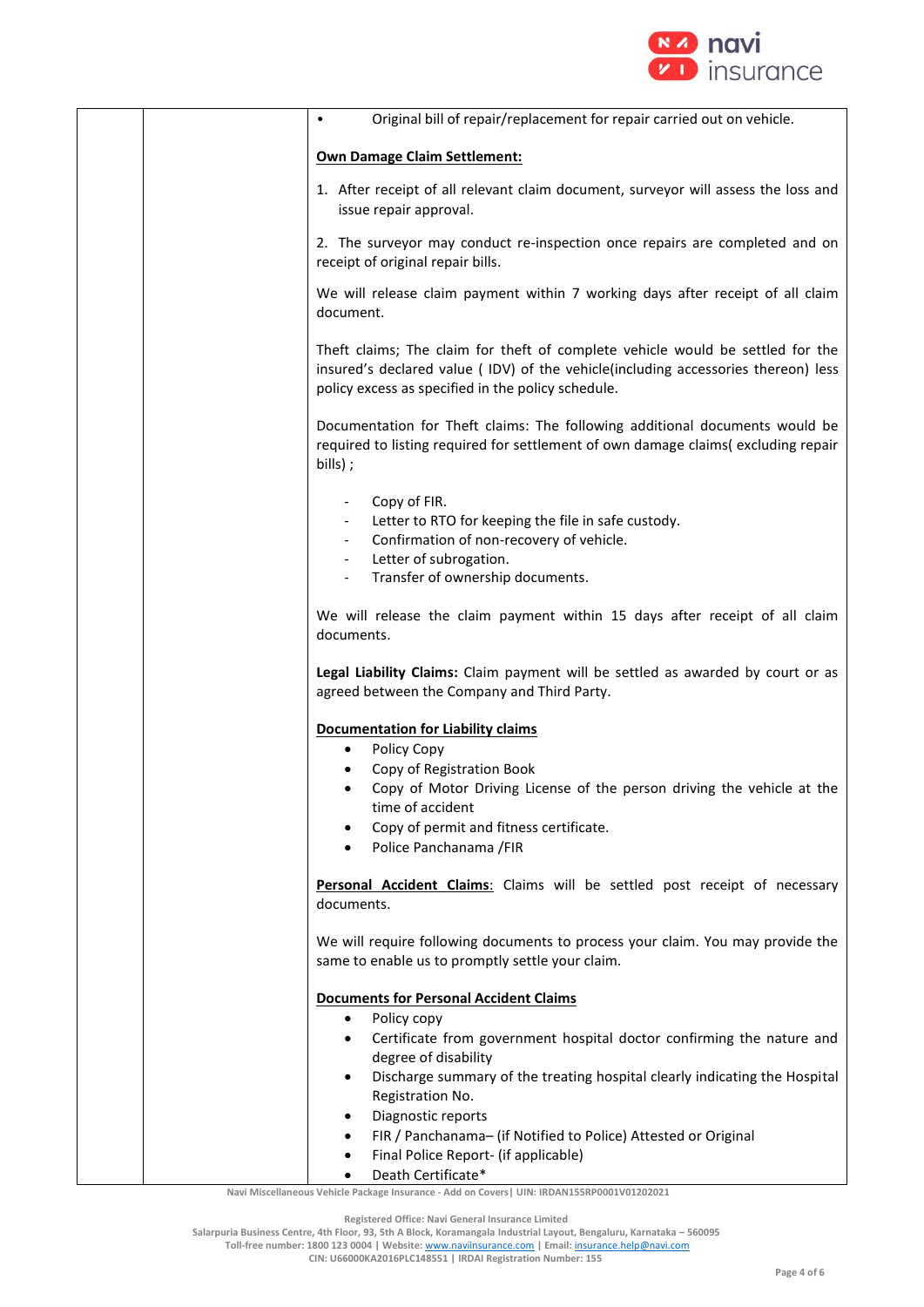

|                         |                                   | Post Mortem report*<br>٠<br>Legal Heir certificate /nominee certificate*<br><b>KYC of Claimant</b><br>(Marked with * are required only in death claims)<br>The list of documents furnished herein is illustrative but not exhaustive. We may<br>request you to provide more documents depending upon the nature of loss and<br>circumstances.                                                                                                                                    |
|-------------------------|-----------------------------------|----------------------------------------------------------------------------------------------------------------------------------------------------------------------------------------------------------------------------------------------------------------------------------------------------------------------------------------------------------------------------------------------------------------------------------------------------------------------------------|
|                         |                                   | Please also refer policy for detail documentation requirement.                                                                                                                                                                                                                                                                                                                                                                                                                   |
| $\overline{\mathbf{z}}$ | <b>Policy Servicing</b>           | a. Call Us: Toll Free 1800 123 0004                                                                                                                                                                                                                                                                                                                                                                                                                                              |
|                         |                                   | b. Email: insurance.help@navi.com                                                                                                                                                                                                                                                                                                                                                                                                                                                |
|                         |                                   | Email for Senior Citizens- seniorcare@navi.com                                                                                                                                                                                                                                                                                                                                                                                                                                   |
|                         |                                   | c. Visit our website: https://www.naviinsurance.com/service/                                                                                                                                                                                                                                                                                                                                                                                                                     |
|                         |                                   | d. Walk in for assistance                                                                                                                                                                                                                                                                                                                                                                                                                                                        |
|                         |                                   | e. Dispatch your letters to us at -                                                                                                                                                                                                                                                                                                                                                                                                                                              |
|                         |                                   | Corporate Office: Navi General Insurance Limited                                                                                                                                                                                                                                                                                                                                                                                                                                 |
|                         |                                   | Salarpuria Business Centre, 4th B Cross Road, 5th Block, Koramangala Industrial<br>Layout, Bengaluru, Karnataka - 560095                                                                                                                                                                                                                                                                                                                                                         |
|                         |                                   | f. Escalation $-$                                                                                                                                                                                                                                                                                                                                                                                                                                                                |
|                         |                                   | First Escalation - Contact Customer Experience Team at -                                                                                                                                                                                                                                                                                                                                                                                                                         |
|                         |                                   | Manager.CustomerExperience@navi.com                                                                                                                                                                                                                                                                                                                                                                                                                                              |
|                         |                                   | Second Escalation - Email to Head Customer Experience and Grievance<br>Redressal Officer at - Head.CustomerExperience@navi.com                                                                                                                                                                                                                                                                                                                                                   |
|                         | Grievances /<br><b>Complaints</b> | If You have a grievance about any matter relating to the Policy, or Our decision<br>on any matter, or the claim, You can address Your grievance as follows:                                                                                                                                                                                                                                                                                                                      |
|                         |                                   | 1. Our Grievance Redressal Officer                                                                                                                                                                                                                                                                                                                                                                                                                                               |
|                         |                                   | You can send Your grievance in writing by post or email to Our<br>Grievance Redressal Officer at the following address:                                                                                                                                                                                                                                                                                                                                                          |
|                         |                                   | <b>Navi General Insurance Limited</b>                                                                                                                                                                                                                                                                                                                                                                                                                                            |
|                         |                                   | (formerly known as DHFL General Insurance Limited)                                                                                                                                                                                                                                                                                                                                                                                                                               |
|                         |                                   | Corporate Office: Salarpuria Business Centre, 4th B Cross Road, 5th<br>Block, Koramangala Industrial Layout, Bengaluru, Karnataka - 560095                                                                                                                                                                                                                                                                                                                                       |
|                         |                                   | E-mail: gro@navi.com                                                                                                                                                                                                                                                                                                                                                                                                                                                             |
|                         |                                   | Toll free: 1800 123 0004                                                                                                                                                                                                                                                                                                                                                                                                                                                         |
|                         |                                   | 2. Consumer Affairs Department of IRDAI                                                                                                                                                                                                                                                                                                                                                                                                                                          |
|                         |                                   | In case it is not resolved within 15 days or if You are unhappy with the<br>a.<br>resolution You can approach the Grievance Redressal Cell of the<br>Consumer Affairs Department of IRDAI by calling Toll Free Number<br>1800<br>4254 732 or sending<br>155255<br>(or)<br>an<br>e-mail<br>to<br>complaints@irdai.gov.in. You can also make use of IRDAI's online portal<br>- Integrated Grievance Management System (IGMS) by registering Your<br>complaint at igms.irda.gov.in. |
|                         |                                   | You can send a letter to IRDAI with Your complaint on a Complaint<br>b.<br>Registration Form available by clicking here. You must fill and send the                                                                                                                                                                                                                                                                                                                              |

**Registered Office: Navi General Insurance Limited**

**Salarpuria Business Centre, 4th Floor, 93, 5th A Block, Koramangala Industrial Layout, Bengaluru, Karnataka – 560095 Toll-free number: 1800 123 0004 | Website:** [www.naviinsurance.com](http://www.naviinsurance.com/) **| Email:** [insurance.help@navi.com](mailto:insurance.help@navi.com)

**CIN: U66000KA2016PLC148551 | IRDAI Registration Number: 155**